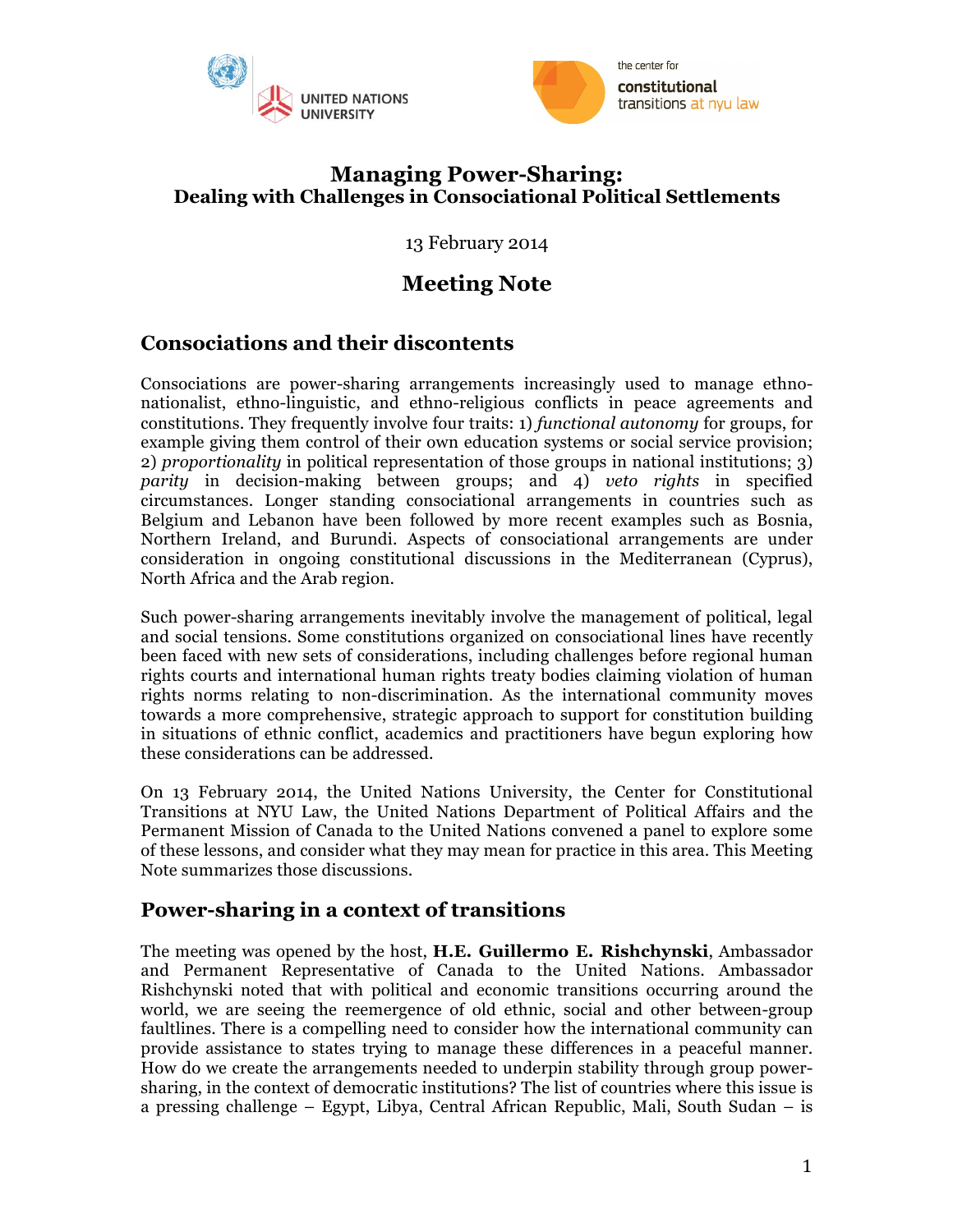



long. The challenge is great.

The discussion was then framed by Mr. **Jason Gluck**, Senior Political Affairs Officer & Constitutional Focal Point, United Nations Department of Political Affairs (UN DPA). Mr. Gluck noted that the assumption underlying the convening of the panel is that there is a tension between the apparent necessity of consociational arrangements, as a mechanism for managing exit from conflict, and the possible non-conformity of such mechanisms with human rights guarantees. This tension has been highlighted by the case, decided in 2009 by the Grand Chamber of the European Court of Human Rights (discussed further below). The Court's decision in that case has raised the prospect that consociational arrangements in other places may also be called into question through human rights courts.

This raises numerous questions, which this panel is intended to address. What does this mean for constitutional advice and design going forward? Is this about choosing the lesser of two evils: putting aside certain rights, or sticking to principle at high cost? Or is it better thought of in terms of competition between different rights: those held by individuals, those held by communities, even those held by states? In that case, can we consider consociational arrangements in terms similar to positive discrimination or affirmative action?

Practical and pragmatic considerations also arise. If there is a risk that consociational arrangements may violate some human rights norms, are we in fact sure that consociational arrangements work? Do they contribute to positive peacebuilding, or are they just achieving a kind of "negative" peace? Do they achieve legitimate state interests in the most proportionate fashion, or do other, better alternatives exist? Can we consider temporal limitations to consociational arrangements?

Introducing the panelists, the moderator, Prof. **Sujit Choudhry**, Cecelia Goetz Professor of Law, NYU School of Law and Faculty Director, Center for Constitutional Transitions at NYU Law, noted that the problem under discussion is pervasive, and serious. Different international regimes, actors and norms – some focused on managing conflict, some focused on protecting human rights – are interacting on the same cases. The failure to think through how they interact risks giving rise to downstream consequences that might have serious negative impacts for both peacebuilding and human rights. The aim of the panel is to bring practitioners and experts together, to bridge theory and practice, and think through some of the consequences and how they might be prevented, or at least mitigated.

# **Political feasibility and judicial review**

The first speaker of the panel was Prof. **Chris McCrudden**, Professor of Human Rights and Equality Law, Queen's University Belfast, William W. Cook Global Law Professor at the University of Michigan Law School, and Visiting Fellow, Center for Constitutional Transitions at NYU Law. Prof. McCrudden began by introducing the case of Dervo Sejdic and Jakob Finci, decided by the European Court of Human Rights (ECtHR) in 2009. Sejdic – a Roma activist – and Finci – a Jewish leader – are both Bosnian citizens. They argued that the Bosnian constitution, which was negotiated as part of the Dayton peace accords that ended the Bosnian war in 1995, was discriminatory because certain electoral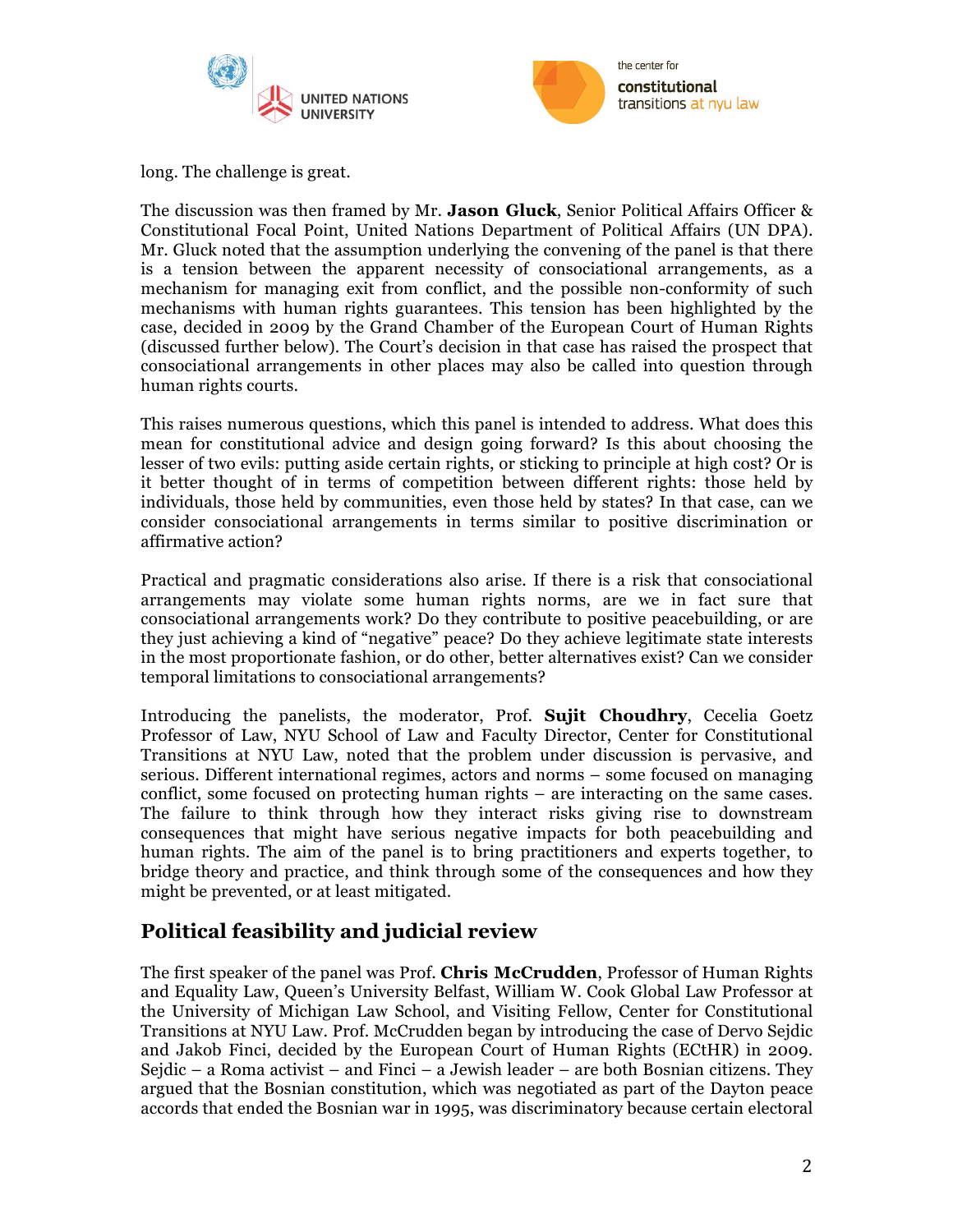



posts, for example on the tripartite presidency, can only be held by Serbs, Croats or Bosniak Muslims. The Grand Chamber of the ECtHR agreed with them. Yet to date the ruling remains unimplemented, despite pressure from the European Union (EU) and Council of Europe.

The Bosnian arrangement, Prof. McCrudden explained, is an example of *corporate*  consociationalism – based on ascriptive identity markets – as opposed to a *liberal*  consociation – where for the purpose of the constitution, group identity is based on whatever groupings emerge through liberal-democratic politics, notably elections. In his recent book, *Courts & Consociations* (Oxford University Press), McCrudden argues (with co-author Brendan O'Leary) that this ruling represented an alteration of the ECtHR's approach to consociationalism, particularly when compared to the approach it took earlier in dealing with constitutional arrangements in Belgium.

Still, in part because the ruling is short, it is ambiguous, and its implications for ongoing power-sharing negotiations, like those in Cyprus, are uncertain – and contestable. If the ruling is understood in broad terms, certain problems may emerge. Legal and political advisers in future may seek to exclude wide-ranging bills of human rights, and/or regional court review, from constitutional arrangements. This may, in turn, reduce the legitimacy of regional human rights review. And peacemakers may have less flexibility in the arrangements they can foster, prolonging conflict.

To avoid these consequences, Prof. McCrudden emphasized, courts in future will need to take into account the historical and political contexts in which consociational provisions are developed, especially when they emerge from peace agreements. Apparently repugnant provisions may have more comprehensible origins, once this context is factored in. The United States' Constitution's age and birth-origin limitations on eligibility for the Presidency need to be understood, for example, in terms of the concerns of the Revolutionary framers of the Constitution to prevent the emergence of hereditary monarchy in their new country.

Prof. McCrudden also stressed the need for courts to consider the democratic character of such provisions. This goes to the process of negotiation of the provision: more inclusive negotiation processes seem more likely to pass court review. Interestingly, the Bosnian provisions struck down by the ECtHR were forged in a very non-democratic process (the Dayton Peace Accords); but this was not the ground on which the Court struck them down. Contrast the terms of power-sharing following from the more inclusive Good Friday Agreement process in Northern Ireland, which therefore deserve a higher degree of respect.

Most importantly, though, courts need to be judicious. Legitimate discretion needs to be afforded to sovereign democratic republics. Courts should not impose outcomes, argued Prof. McCrudden, but respect the rules for change embedded in the political bargain establishing consociational arrangements. "Difference-blind" solutions may be desirable, but courts must also consider what was feasible, in the prevailing political circumstances. Though liberal consociations may be preferable to corporate consociationalism, they may not be feasible. In situations of violence, truly existential concerns may not be assuaged by appeals to cosmopolitanism.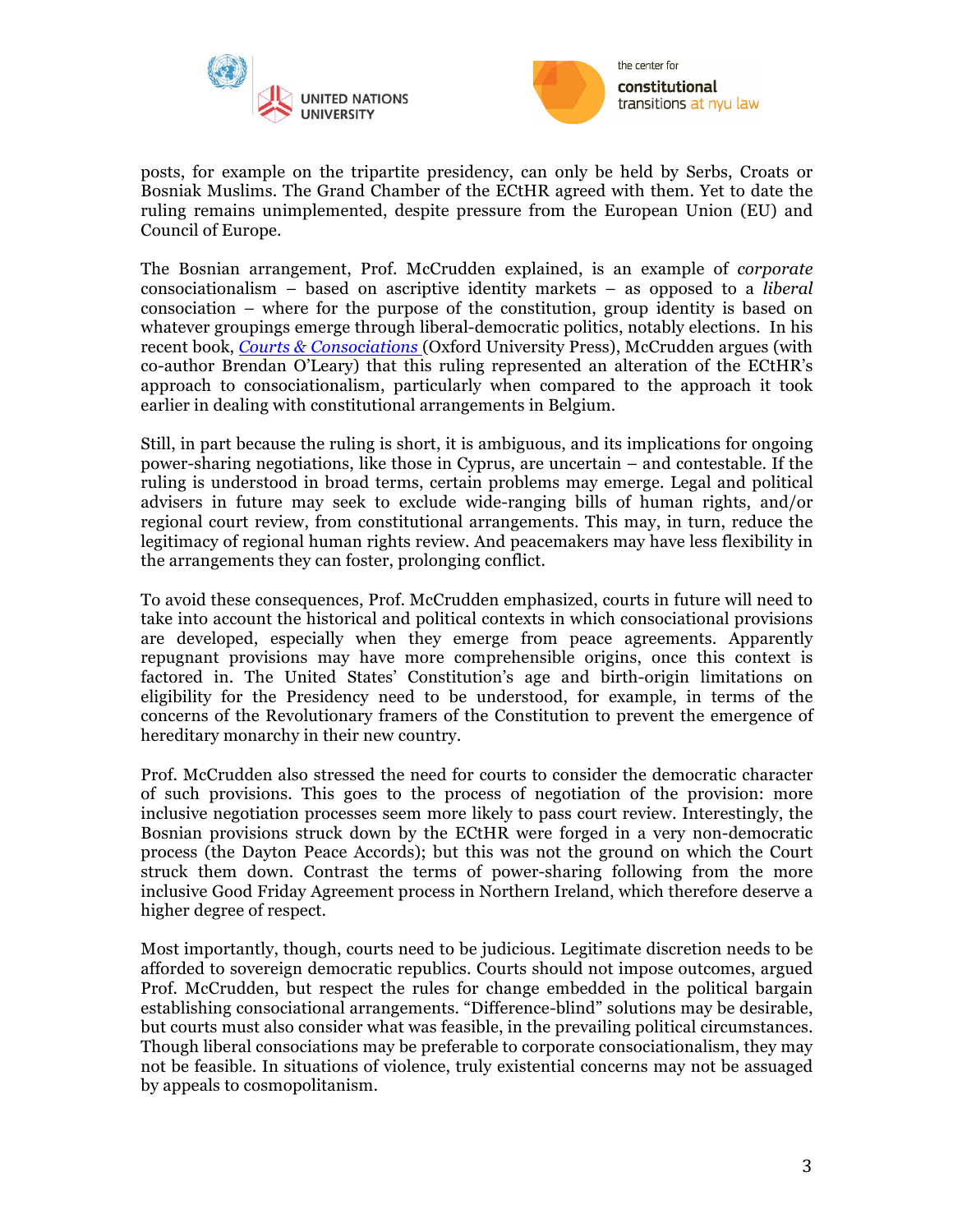



## **Managing tensions to avoid judicial review**

The second speaker of the day was Prof. **Marie-Joelle Zahar**, member of the UN Mediation Standby Team and Professor of Political Science, University of Montreal. Drawing on her practical experience, Prof. Zahar focused on three questions: 1) What are the causes of the tensions between power-sharing and human rights? 2) What are the consequences of power-sharing? and 3) How can we mitigate the tensions between power-sharing and human rights before these arrangements are challenged before the courts?

Prof. Zahar stressed the need for caution in how we frame the underlying causes of conflict. While we should not deny the significance of ethnicity, we must look more carefully at its political function. The study of "ethnic entrepreneurship" looks at how politicians mobilize ethnic identities. Ascriptive identities can be relatively easy to mobilize, and powerful once mobilized. There is a danger that if we read an armed conflict only from the moment of negotiation, when people are sitting down with ethnic labels already attached, we may risk reinforcing this tendency, contributing to and entrenching social cleavages, to the benefit of armed elites.

This is particularly relevant in South Sudan today. We are told there is a conflict raging between the Dinka and Nuer tribes. The mainstream media tells us that the leaders, President Kiir and former Vice-President Machar, are fighting *for or on behalf of* their tribes. In fact, the problem is not about ethnicity but more broadly about governance. This will not necessarily be solved by corporatist power-sharing arrangements. Fundamentally, changes in elite behaviour and governance may be required.

So context is important not just for courts and tribunals, but also for mediators at the negotiating table. Yet we continue to make the same mistakes, such as treating communities as if they were homogenous, and privileging those with weapons as our default interlocutors. This is not to say that we should *exclude* warlords, but that we should also not exclude others. Moreover, once we build a settlement on power-sharing and distribute privileges and entitlements, we are always going to forget someone. As the Sejdic and Finci case shows, it was Jews and Roma in Bosnia. In Iraq, after 2003, it was arguably Christians. The danger is not just that we risk violating rights, but perhaps even more pragmatically that we risk excluding valuable human resources from leadership positions at precisely the time, in a post-conflict transition, when they may be most needed.

Prof. Zahar emphasized that it can become particularly hard to change political settlements peacefully, if the settlement is frozen or locked in through constitutional measures. The danger is that we risk freezing identity, entrenching the power of violent actors at the moment of negotiation. We may allocate voice and political and institutional resources precisely to those actors that are most likely to mobilize around ethnic and social cleavages. In Bosnia, for example, the system is stacked in favor of ascriptive identity political parties; more cosmopolitan parties have struggled to gain traction, both in the local community, and from foreign partners. In Lebanon, a similar result is in place around religious and sectarian identity.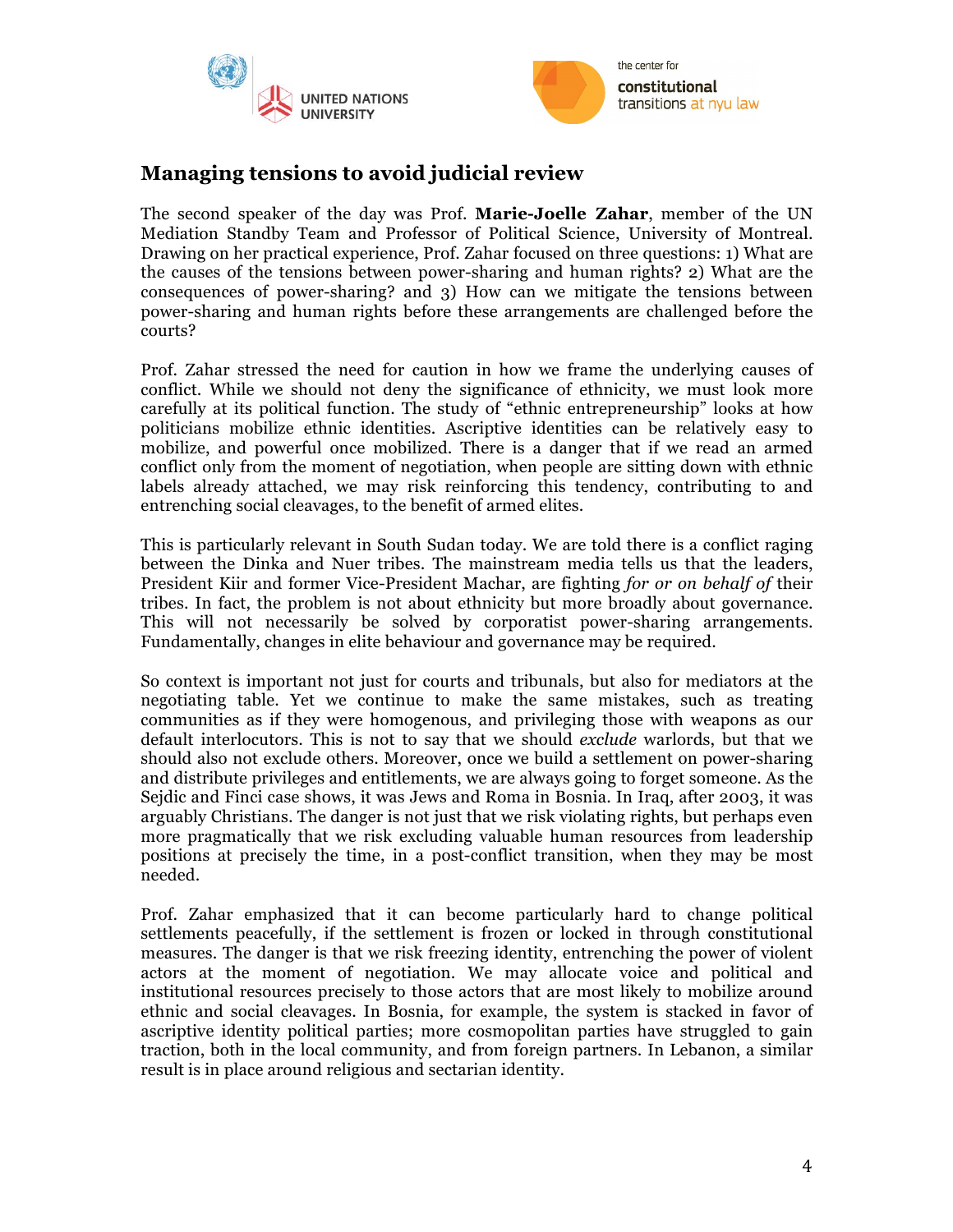



Feasibility is central. For the practitioner, this is not a question of choosing the lesser of two evils. It is about managing tension and mitigating harm, to avoid judicial review in the first place. So how do we do this?

*First,* by broadening the discussion, during negotiations, away from the zero-sum context of power-sharing, to a broader discussion of the future of the state. This requires an inclusive process, not just in terms of who is at the table, but also of what is being discussed at the table. In many countries, there is more than one conflict going on at once; effective solutions may require tackling them as a whole. In Sudan, for example, the decision to deal with the conflict between the north and south without dealing with conflicts between Khartoum and other regions of Sudan may have created a dynamic that encouraged armed groups in Darfur and eastern Sudan to hold out for the same deal as Juba. *Second,* we may need to consider including sunset clauses, to offer a path out of consociational arrangements and prevent them freezing ascriptive identities in place. And *third,* we may need to consider sequencing political settlements and constitution writing. It is sensible to be writing the rules for the future at a time people are only thinking about the past? There is some evidence to suggest that places where there is a gap between the political settlement process and constitution writing may arrive at more sustainable arrangements. Places that "muddle through" in the period between exit from conflict and formal adoption of a constitution – such as Libya and Nepal – may look less "successful" to outsiders, who often seek a "quick fix". But they may in fact be on a better track.

The third panelist, Mr. **George Anderson**, former member of the UN Mediation Standby Team, and Visiting Fellow, Center for Constitutional Transitions at NYU Law, noted that many of these challenges also arise in other constitutional contexts. Functional autonomy and proportionality, for example, both sometimes feature in federations as well as consociations. They can create challenges when majorities come to consider that minorities are receiving special treatment. Likewise, the principle of intergroup parity in decision-making, and special veto rights for some groups, crop up in other constitutional regime types. Many regimes put limits on majority-based decisionmaking, particularly in changing constitutional provisions.

But such decision rules tend not to be a part of everyday politics in the same way that they are in consociational arrangements. What seems unusual about consociationalism is that the majority and minority, or the different groups, are interacting in the same configurations all the time, which leads to the building up of resentment because of the difficulty of resolving important issues. Consociational arrangements thus may pose particularly acute versions of power-sharing challenges.

In some cases, this has been managed by providing for "deus ex machina" solutions. In Bosnia, this took the form of the Office of the High Representative, which was introduced by the international community as a way to resolve the many blockages. But this can create a dangerous dependence on outside arbitration and foster irresponsibility amongst the domestic players. The question is how to break that dependence. In Bosnia, the High Representative has pulled back so that local decision-makers must assume more responsibility.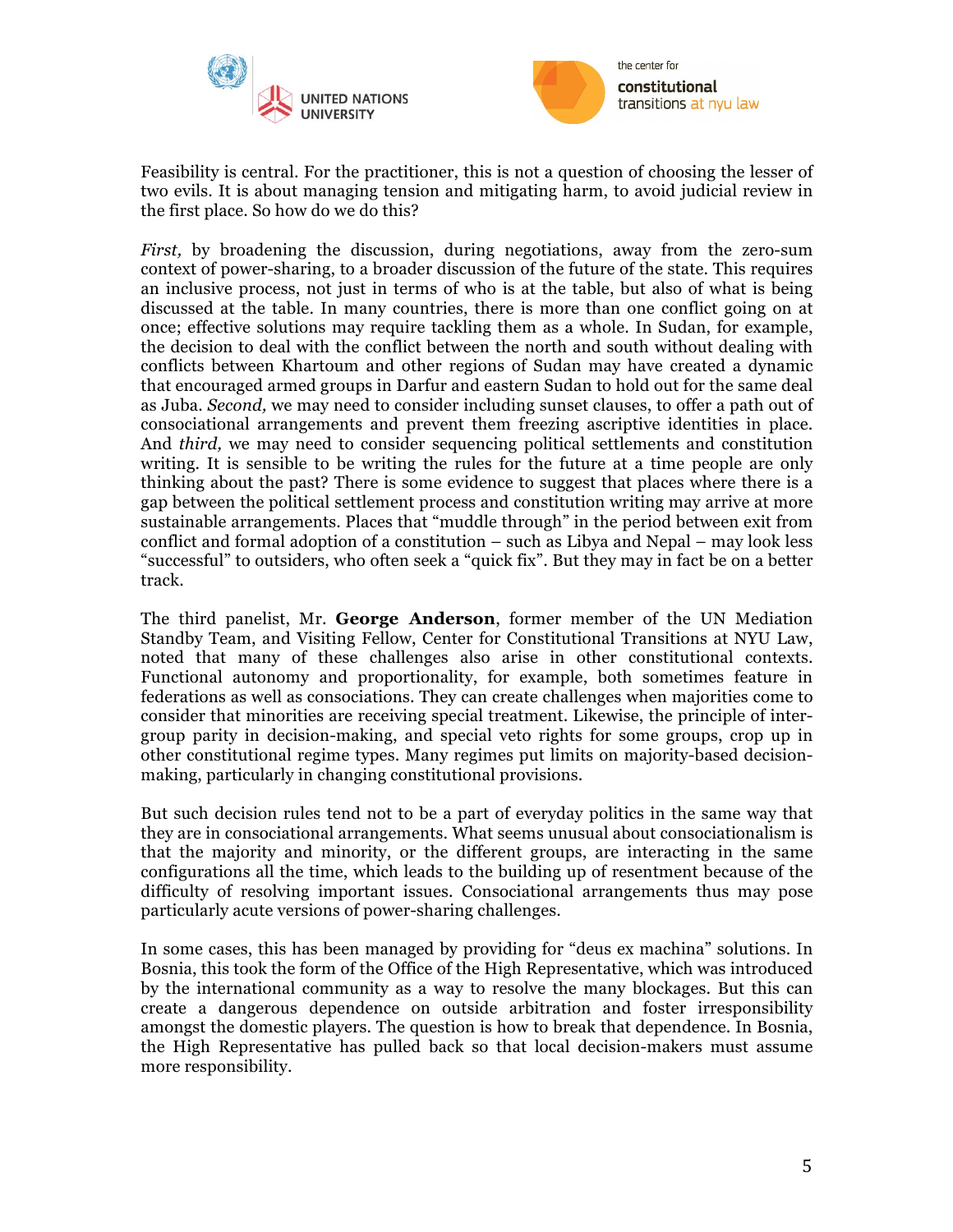



When looking at consociational regimes more generally, an important distinguishing factor might be whether the system emerges fully fledged, as in a peace settlement, or whether it develops – and can develop – incrementally. Where there is room for incrementalism and the system is not too rigid, there may also be scope for change over time. This could be elite driven — in recognition of the need for better rules — but more often, if it is to be truly profound, it will reflect shifting identity patterns. In the Netherlands, for example, we see a rare case of a country that emerged out of consociational politics, as the role of religious identity in modern political life waned. Whether something similar will happen in other consociational cases, where identity is more rooted in language, ethnicity or nationalism, remains to be seen.

# **Applying the lessons**

The panel was followed by over an hour of interactive discussion with the audience, which included UN officials, diplomatic representatives and members of civil society. This discussion took place under the Chatham House Rule. Three broad themes emerged.

### **1. Managing uncertainty**

Speakers recognized that the implications of the European Court of Human Rights' ruling in *Sejdic and Finci v. Bosnia and Herzegovina* remain uncertain. Within the European space, it is unclear how the Court (and national courts) may approach related issues in future. Outside the European space, the impact of the ruling on other judicial and policy actors also remains unclear. As one speaker noted, however, that uncertainty is itself already complicating the negotiation of power-sharing arrangements around the world.

Speakers raised current cases from Cyprus to Libya, where these matters are already in play. What emerged was a recognition that negotiators should – and could – at least consider how judicial review might perceive consociational power-sharing arrangements, and should adjust political settlement and constitution-making processes accordingly.

### **2. Inclusive negotiation processes**

One step that negotiators can clearly take to mitigate the risks of judicial condemnation of consociational political arrangements is to provide for an inclusive negotiation process. The more inclusive the process which generated consociational norms, the more deference judicial actors seem likely to show, on the basis of the democratic legitimacy attached to those norms. Moreover, a more inclusive process may lead to fewer challenges: one speaker noted recent, tentative research results suggesting that the earlier political settlement processes are opened up to a broad array of actors, the more enduring the negotiated outcomes tend to be.

Negotiations should be *substantively* inclusive. They should be structured in a way that allows negotiators to consider a broad array of conflicts and issues, focusing not just on zero-sum power-sharing discussions, but also the possibility of win-win scenarios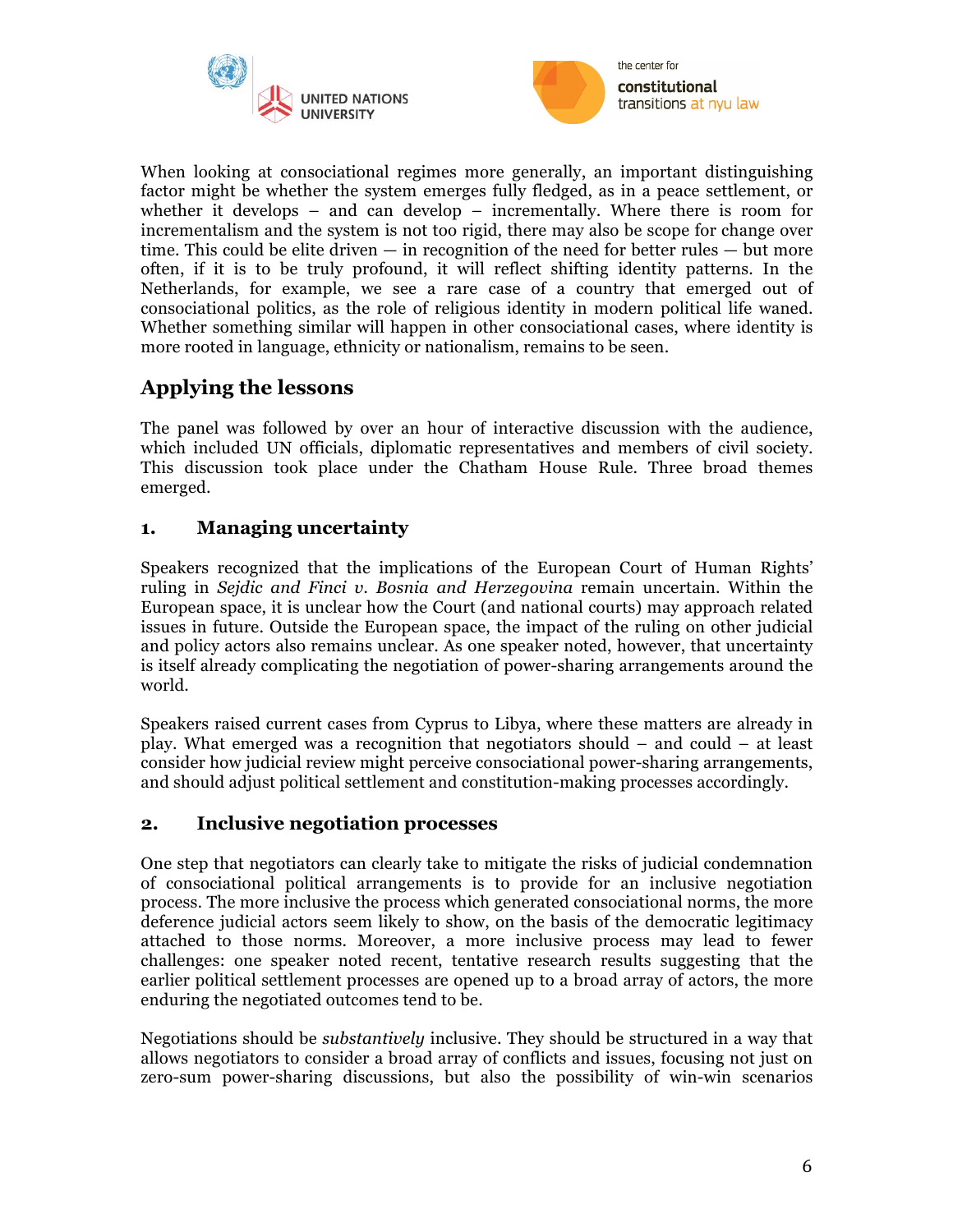



through discussion of the future of the state. This may help prevent short-term powersharing necessities being frozen in place as long-term political inevitabilities.

Additionally, negotiations should be *procedurally* inclusive. One person noted that in Yemen, the inclusion of significant numbers of women and youth in national dialogue processes is having an increasingly noticeable effect on the country's political culture, as patriarchs grow more accustomed to hearing their voices express political opinions. Another speaker noted, however, that there is a danger of tokenism. In the current Geneva talks on Syria, for example, while each delegation has been required to include a quota of women, they are rarely incorporated into crucial subgroup discussions, tending instead to be relegated to "soft" topics. Another speaker noted that while women were included in the negotiation of the Good Friday accords for Northern Ireland, they have since complained of how they were treated during the negotiations.

As one speaker put it, what matters is not just inclusion, but the quality of inclusion. A more meaningful approach to including women, youth and other marginalized groups may require capacity-building assistance, ensuring ongoing access to information, and thinking about indicators of participation that go beyond presence "at the table".

Still, as several speakers noted, there is also need for *realism.* These inclusion goals may be more easily stated than reached, not least because external actors tend to suffer from short-termism: a focus on immediate, tangible, measurable outputs and results. And we should guard against holding post-conflict and transitional societies to higher standards than donors and assistance-providers themselves respect in their own political arrangements.

### **3. Sequencing and the rush to elections**

Several speakers noted that the panelists' remarks suggested a need to separate immediate post-conflict power-sharing negotiations from later constitutional processes. The use of staged or sequenced processes for developing constitutional structure may allow for the evolution of ascriptive and political identity, away from the ethnic and other in-group/out-group social identity that commonly emerges from armed conflict.

In some countries that emerge from periods of dictatorship or authoritarian rule, political parties need time to emerge. One speaker suggested that cases like Egypt suggest a danger in a "rush to electoralism". Those groups with institutional depth – in the case of Egypt, the Army and the Muslim Brotherhood – have competitive advantages in early elections. Those without that depth – in the case of Egypt, liberals and other civil society groupings – are at a major disadvantage. Another speaker noted, however, that – as in Northern Ireland – elections may be crucial mechanisms for transforming armed groups into socially legitimate political actors, equipped with electoral legitimacy – and not just coercive capabilities – as a basis for inter-group bargaining.

Indeed, several speakers also pointed out that it may be difficult – and inappropriate – to hold societies back from moving rapidly to put constitutional structures in place and elect governing institutions. This might play to the benefit of armed groups and elites emerging from conflict or crisis; but it might also be the result of an unstoppable social movement. Several actors noted that in Libya and Egypt, it was the people that wanted to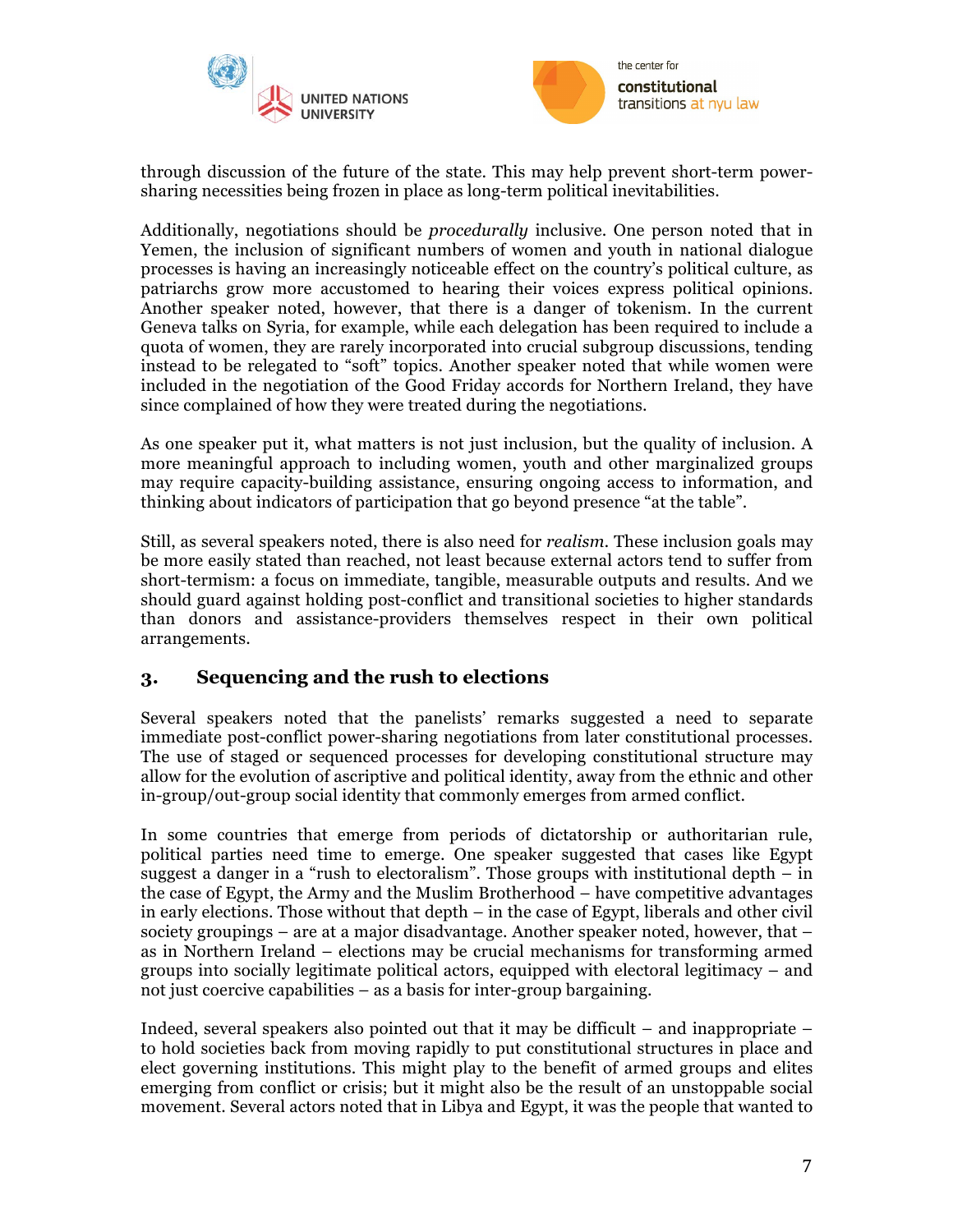



rush forward to elections, to take ownership of their political lives after a long period of exclusion. What this points to, suggested one speaker, is a need to consider *alternative*  forms of representation as a basis for managing transition.

Some interventions considered the role of "constituent assemblies". One speaker argued that the more successful constituent assemblies are those that do not just play a "singlepurpose" role of discussing future constitutional structures, but also play a second, "dual-purpose" role as an interim legislative body. Where those functions are separated – as they are now in Libya – there is a danger of rivalry, competition and even conflict emerging. One speaker called the idea that constituent assemblies can be merely aspirational bodies above politics "a dangerous silliness". Another speaker noted, however, that there are also cases – such as Nepal – which had a "dual-purpose" assembly, but where the leadership became so focused on zero-sum power-sharing bargaining that they neglected constitution-making and failed to conclude a draft constitution; recent elections may change this. A final speaker on this point suggested that the key question for constituent assemblies is in fact the same as for other types of political settlement management mechanisms during transitions: how to make them "sufficiently inclusive".

Finally, some speakers pointed to the possibility of placing sunset clauses on consociational arrangements. One person noted that this was formally the system adopted in Iraq, after 2003 – but that the promised transition from a tripartite (consociational) Presidency to a second chamber of Parliament had failed to materialize.

### **4. What role for multilaterals?**

Many of the interventions considered *how* power-sharing transitions should be managed. But several speakers also raised questions about whether different approaches to managing these transitions might suggest a need to consider *who* manages these transitions. In particular, there may be a need to give more thought to the different capabilities, strengths and roles of different parts of the United Nations, regional organizations and bilateral partners. Who is it, for example, that is best positioned to provide the security pressure – or the economic incentives – to convince armed groups to share power, and to move over time away from zero-sum power-sharing to more collaborative, cross-group political and economic arrangements?

Some speakers noted that in Northern Ireland, there was no question of multilateral involvement, in part because of the United Kingdom's role on the United Nations Security Council; it was the direct involvement of senior American leaders that facilitated the emergence of a consociational power-sharing agreement. Speakers noted that in Bosnia and Iraq, though multilateral actors were involved, it was again the United States that led in catalysing a power-sharing arrangement; and it is the incentives offered by EU Membership that, it is hoped, will lead Bosnia and Herzegovina to emerge out of consociational politics. Other people pointed out several cases where, perhaps because of a lack of Great Power leadership, it has fallen to multilateral organizations – both the United Nations and regional organizations – to take on this role.

This led one speaker to note the difficulty that the United Nations and *regional organizations* have sometimes had in cooperating in managing such arrangements,